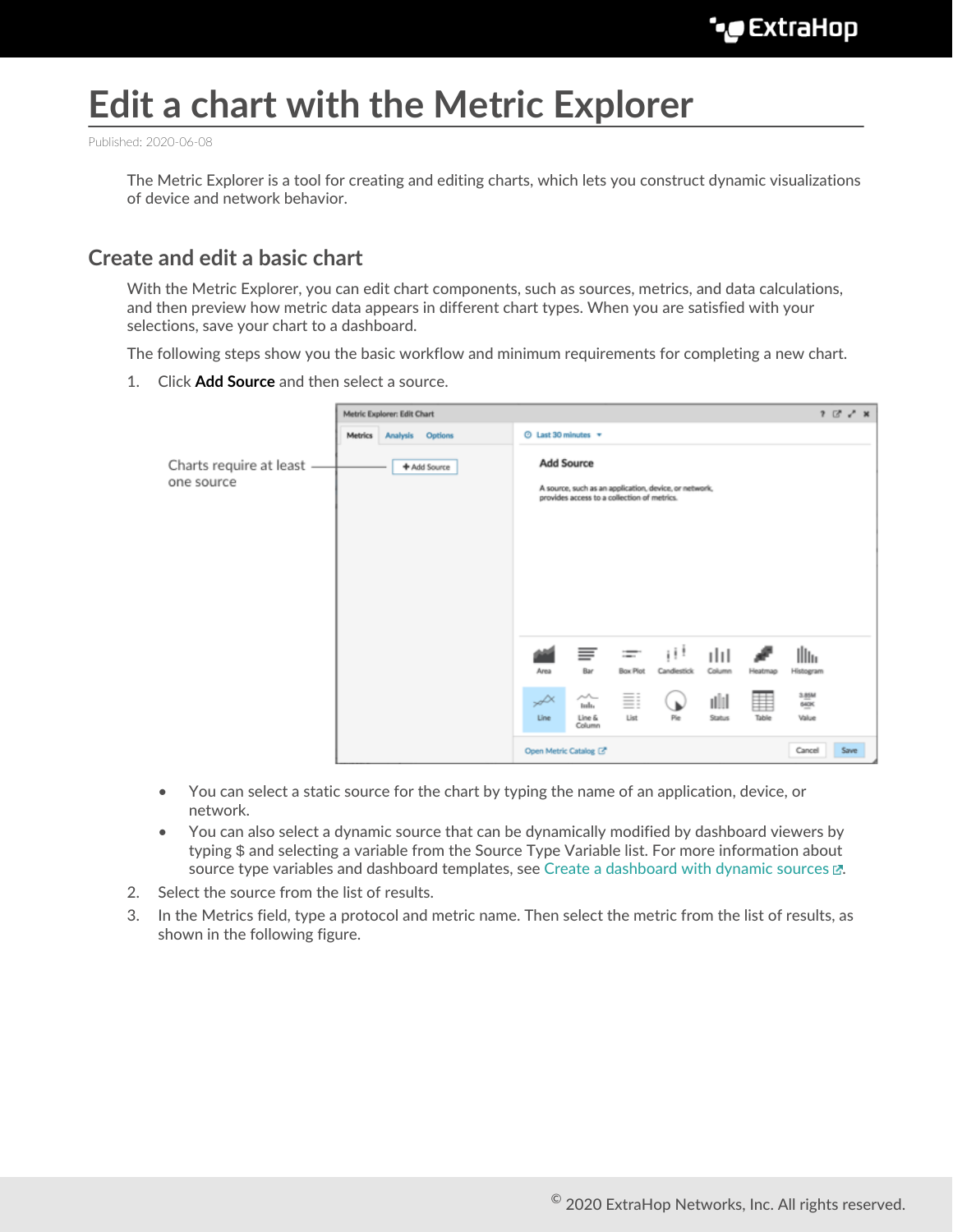## **°∙e** ExtraHop

|                            | Metric Explorer: Edit Chart                                           |                                                                                                                                                                                      |                     |                                                      |                                     |                       |                   |                        |            | $? 12 \times x$        |      |
|----------------------------|-----------------------------------------------------------------------|--------------------------------------------------------------------------------------------------------------------------------------------------------------------------------------|---------------------|------------------------------------------------------|-------------------------------------|-----------------------|-------------------|------------------------|------------|------------------------|------|
|                            |                                                                       | Metrics Analysis Options                                                                                                                                                             | © Last 30 minutes = |                                                      |                                     |                       |                   |                        |            |                        |      |
|                            | <b>Application Metrics</b><br>Sources<br>$\mathbb{R}$<br>All Activity |                                                                                                                                                                                      |                     | <b>Add Metric</b>                                    |                                     |                       |                   |                        |            |                        |      |
|                            |                                                                       |                                                                                                                                                                                      |                     | Metrics provide data generated from network traffic. |                                     |                       |                   |                        |            |                        |      |
|                            |                                                                       |                                                                                                                                                                                      |                     |                                                      |                                     |                       |                   |                        |            |                        |      |
|                            | <b>Add Application</b>                                                |                                                                                                                                                                                      |                     |                                                      |                                     |                       |                   |                        |            |                        |      |
|                            | Metrics                                                               |                                                                                                                                                                                      |                     |                                                      |                                     |                       |                   |                        |            |                        |      |
| Type a protocol and metric |                                                                       | Search for a metric<br>$\mathbbm{H}$                                                                                                                                                 |                     |                                                      |                                     |                       |                   |                        |            |                        |      |
| name. Charts require at    | Any Protocol -                                                        |                                                                                                                                                                                      |                     |                                                      |                                     |                       |                   |                        |            |                        |      |
| least one protocol metric. |                                                                       | <b>HTTP - Requests</b><br>Description: The number of HTTP requests associated w<br>By URI   Client   Server   Method   Referer   Method & URI  <br>Method & Client   Method & Server |                     |                                                      |                                     |                       |                   |                        |            |                        |      |
|                            | <b>HTTP - Responses</b>                                               | Description: The number of HTTP responses associated<br>By URI   Server   Client   Status Code   Status Code & URI  <br>Status Code & Server   Status Code & Client                  |                     |                                                      |                                     |                       |                   |                        |            |                        |      |
|                            |                                                                       | HTTP - Aborted Responses<br>Description: The number of HTTP responses that began<br>By URI   Server   Client                                                                         |                     | Area                                                 | ≡<br>Bar                            | ij<br><b>Box Plot</b> | Ηt<br>Candlestick | ılıl<br>Column         | Heatmap    | Illu<br>Histogram      |      |
|                            |                                                                       | <b>HTTP - Aborted Requests</b><br>Description: The number of HTTP requests that began t<br>By URI   Server   Client                                                                  |                     | $\mathcal{A}^{\mathcal{X}}$<br><b>Line</b>           | $\sim$<br>tula.<br>Line &<br>Column | ≣<br>Ust              | Play              | nllol<br><b>Status</b> | ⋕<br>Table | 3.85M<br>640K<br>Value |      |
|                            |                                                                       | 709 More Results                                                                                                                                                                     |                     | Open Metric Catalog (3"                              |                                     |                       |                   |                        |            | Cancel                 | Save |
|                            |                                                                       |                                                                                                                                                                                      |                     |                                                      |                                     |                       |                   |                        |            |                        |      |

If you are not sure about the name of a metric, you can search the Metric Catalog.

4. Select a chart from the bottom of the Metric Explorer, as shown in the following figure.

A single source type (such as an application) and at least one metric create a set. You can add more metrics to the set. To add another source type to your chart, click Add Source below the set.

| Metrics Analysis Options                          |                | © Last 30 minutes ▼                  |                                  |                    |                                              |         |                    |       |
|---------------------------------------------------|----------------|--------------------------------------|----------------------------------|--------------------|----------------------------------------------|---------|--------------------|-------|
| <b>Application Metrics</b>                        |                | All Activity HTTP Requests -         |                                  | Requests           |                                              |         |                    |       |
| <b>Sources</b>                                    | 2000           |                                      |                                  |                    |                                              |         |                    |       |
| $\mathcal{H}$<br>All Activity                     | 1750           |                                      |                                  |                    |                                              |         |                    |       |
| <b>Add Application</b><br><b>Metrics</b>          | 1500<br>1250   |                                      |                                  |                    | $\overline{A}$ $\overline{A}$ $\overline{A}$ |         |                    |       |
| $\mathbb{M}$<br><b>HTTP - Requests</b><br>Count = | 1000<br>750    |                                      |                                  |                    |                                              |         |                    |       |
| <b>Add Metric</b>                                 | 500<br>$250 -$ |                                      |                                  |                    |                                              |         |                    |       |
|                                                   |                |                                      |                                  |                    |                                              |         |                    |       |
| <b>Details</b><br>Drill down by None =            | 0              | 14:55                                | 15:00                            | 15:05              | 15:10                                        |         | 15:15              |       |
| + Add Source                                      | Area           | ≡<br>Bar                             | $\frac{1}{2}$<br><b>Box Plot</b> | i i<br>Candlestick | ılıl<br>Column                               | Heatmap | Illin<br>Histogram |       |
|                                                   | S.             | $\mathcal{M}_{\mathcal{P}}$<br>tuda. | Ξi                               |                    | ulol                                         | ▦       | 3.85M<br>640K      |       |
|                                                   | Line           | Line &<br>Column                     | List                             | Pie                | Status                                       | Table   | Value              | 15:20 |

Some chart types are only compatible with specific metric types. If a chart is not compatible with selected metrics, you cannot select it.

- 5. Optional: Click the drop-down link below the metric name to [display a count or rate](https://docs.extrahop.com/8.1/display-rate-in-chart)  $\mathbb F$  or percentile  $\mathbb F$ .
- 6. Complete one of the following steps:
	- Click **Save** when creating or editing a chart from a dashboard. Your dashboard is updated with your basic chart.
	- Click **Add to Dashboard** when creating or editing a chart from a protocol page. Then select an existing dashboard from the list, or select **Create Dashboard**.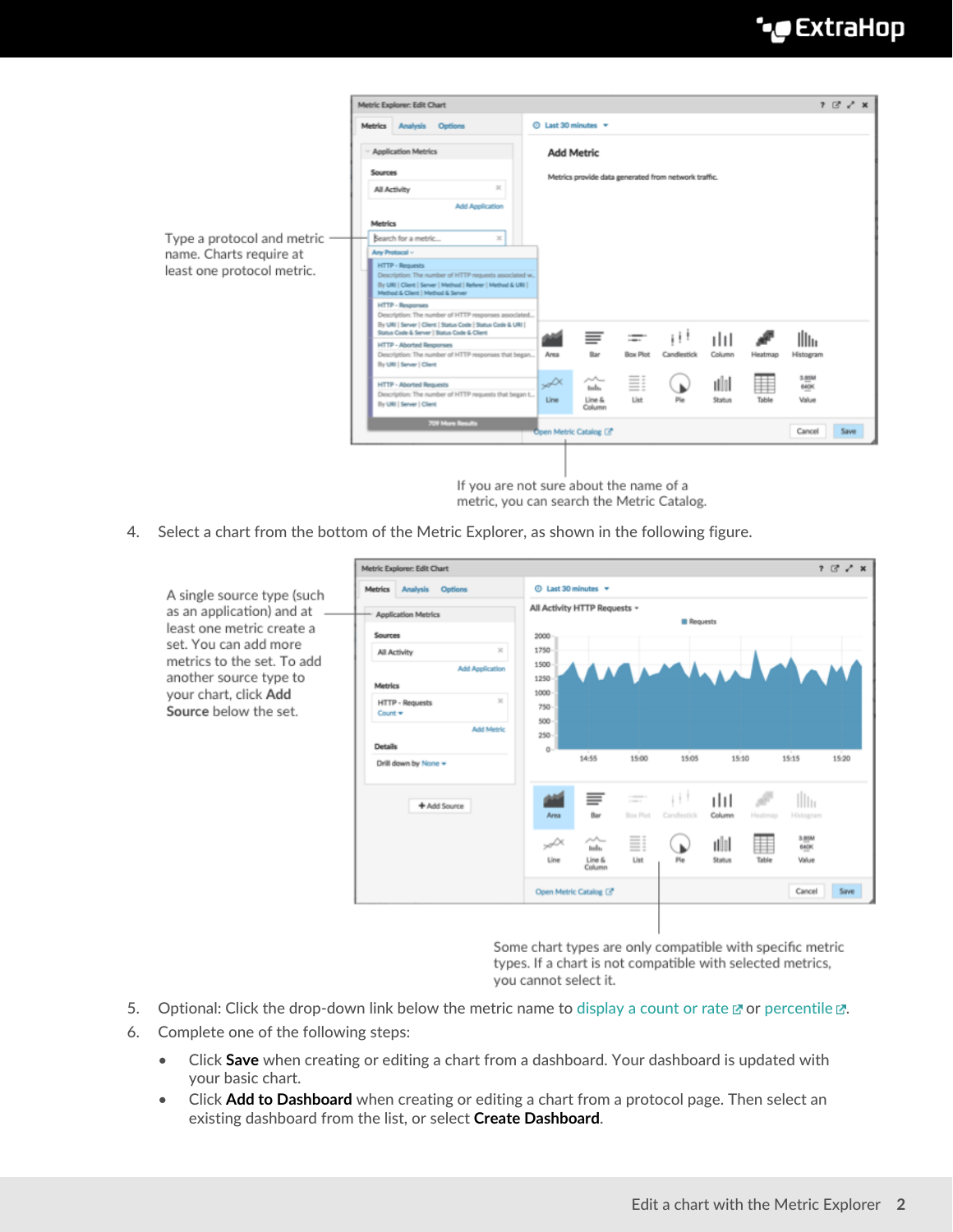## **Configure advanced options for data analysis and chart customization**

Depending on the metrics and chart type you select, you can configure advanced options for creating sophisticated visualizations with the Metric Explorer, as shown in the following figure.



Add baselines or threshold lines

## **Drill down on metric data and sources to display details**

In the Details section from the Metrics tab, you can [drill down to display detail metrics](https://docs.extrahop.com/8.1/drill-down/#add-detail-metrics-to-a-chart)  $\mathbb Z$  or [drill down on](https://docs.extrahop.com/8.1/display-group-members-chart) [a device group](https://docs.extrahop.com/8.1/display-group-members-chart) **E** to display individual devices within the chart. You can also filter detail metrics for exact matches, or create a [regex filter.](#page-3-0)

## **Add a baseline or threshold line from the Analysis tab**

You [add a dynamic baseline](https://docs.extrahop.com/8.1/add-dynamic-baseline) & or [static threshold line](https://docs.extrahop.com/8.1/add-threshold-line) & to your chart. Baselines are calculated after the chart is saved. To see a line that represents a threshold, such as an service level agreement (SLA) value, add a static threshold line to your chart.

## **Rename legend labels and the chart title**

For charts that display a legend, you can change a metric name in the chart legend with a [custom label](https://docs.extrahop.com/8.1/change-chart-label)  $\mathbb{Z}$ . In the Metric Explorer, click the label in the preview pane then select **Rename**. To rename a chart, click the chart title and select **Rename**.

## **Customize your chart from the Options tab**

You can access the following options for customizing chart properties and the display of metric data in your chart:

- Convert metric data from bytes to bits
- Convert metric data from base 2 (Ki=1024) to base 10 (K = 1000)
- Change the y-axis in a time-series chart from linear to log scale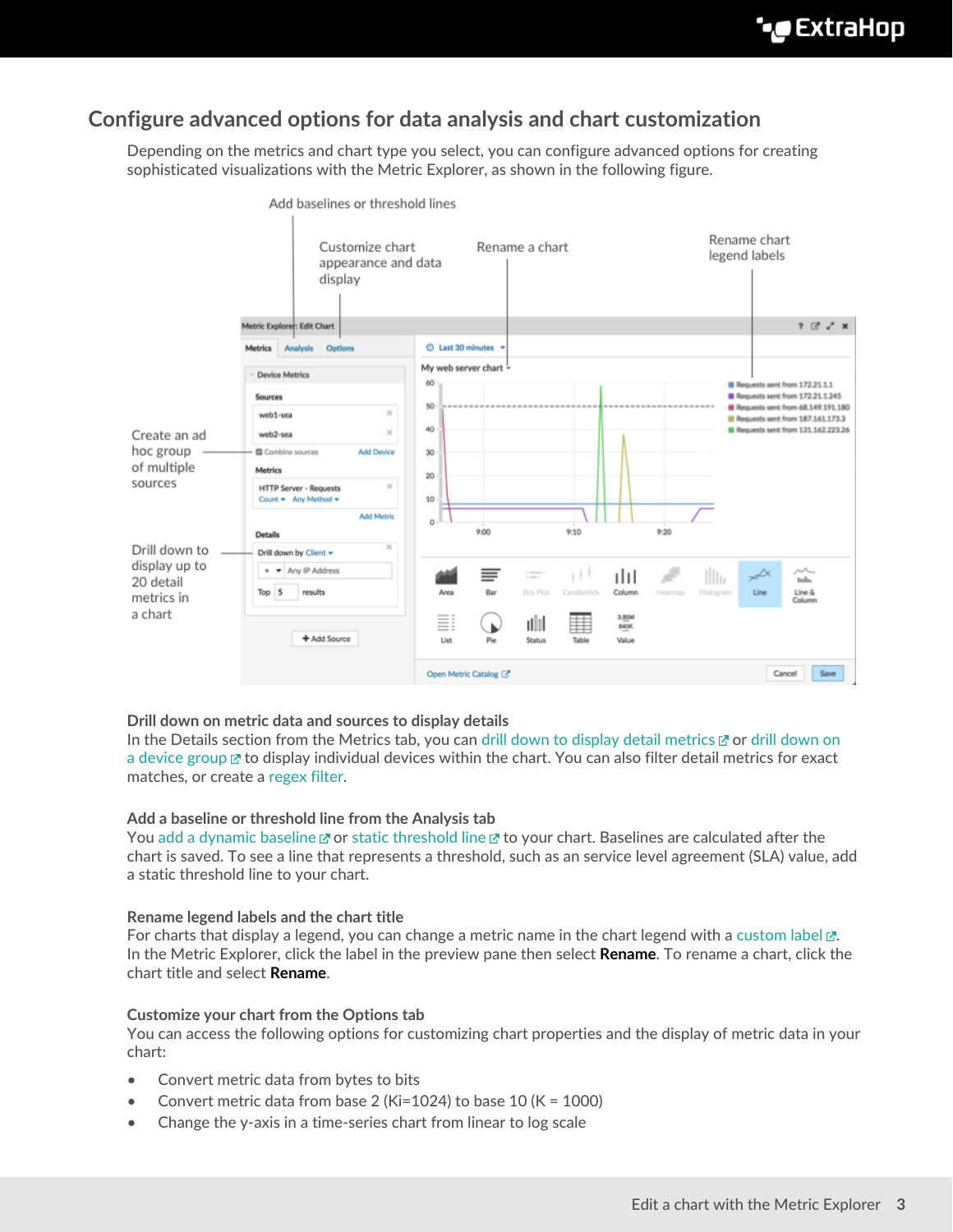- Abbreviate metric values in a chart (for example, abbreviate 16,130,542 bytes to 16.1 MB)
- Sort metric data in ascending or descending order in a bar, list, or value chart
- Change the percentile precision in a pie chart
- Hide or display a chart legend
- Hide inactive metrics with a zero value so that these metrics are not visible in the chart, including the legend and label
- Include sparkline in a list or value chart
- Show the alert status for data displayed in list or value charts (for more information, see Alerts  $\mathbb{Z}$ )
- Switch the color display for metric data to grayscale (with exception to charts that display an alert status)
- For IP address labels, display the hostname (if detected from DNS traffic in wire data) or origin IP address (if a proxy is detected from wire data)
- Show the relative time for an expiration date, such as the number of days until an SSL certificate expires.



**Note:** Some options are only available for specific chart types. For example, the option to include a sparkline only appears in the Options tab for list and value charts.

**Create an ad hoc group to combine data from multiple sources**

From the Metric tab, you can create an ad hoc group of multiple sources within a set by selecting **Combine Sources**. For example, you can combine two applications and then view a single metric value in the chart for both of these applications.

## **Next steps**

Practice building charts by completing the following walkthroughs:

- [Monitor DNS errors in a dashboard](https://docs.extrahop.com/8.1/walkthrough-dns-errors/)  $\blacksquare$
- [Monitor database health in a dashboard](https://docs.extrahop.com/8.1/walkthrough-database-questions/)  $\mathbb{Z}$
- [Monitor web performance in a dashboard](https://docs.extrahop.com/8.1/walkthrough-dashboard/)  $\mathbb{Z}$

## <span id="page-3-0"></span>**Regular expression filters**

Filter your search results by writing regular expression (regex) strings in certain search fields throughout the ExtraHop Web UI. For example, you can filter for parameters in a detail metric key, such as a number within an IP address. You can also filter by excluding specific keys or combination of keys from charts.

Regex-capable search fields have visual indicators throughout the system and accept standard syntax. If you want to configure record relationships for a custom detail metric, the regex syntax has advanced requirements. For more information, see the section on [Additional Filters.](#page-5-0)

## **Search fields with an asterisk**

Click the asterisk in the field to enable regex strings.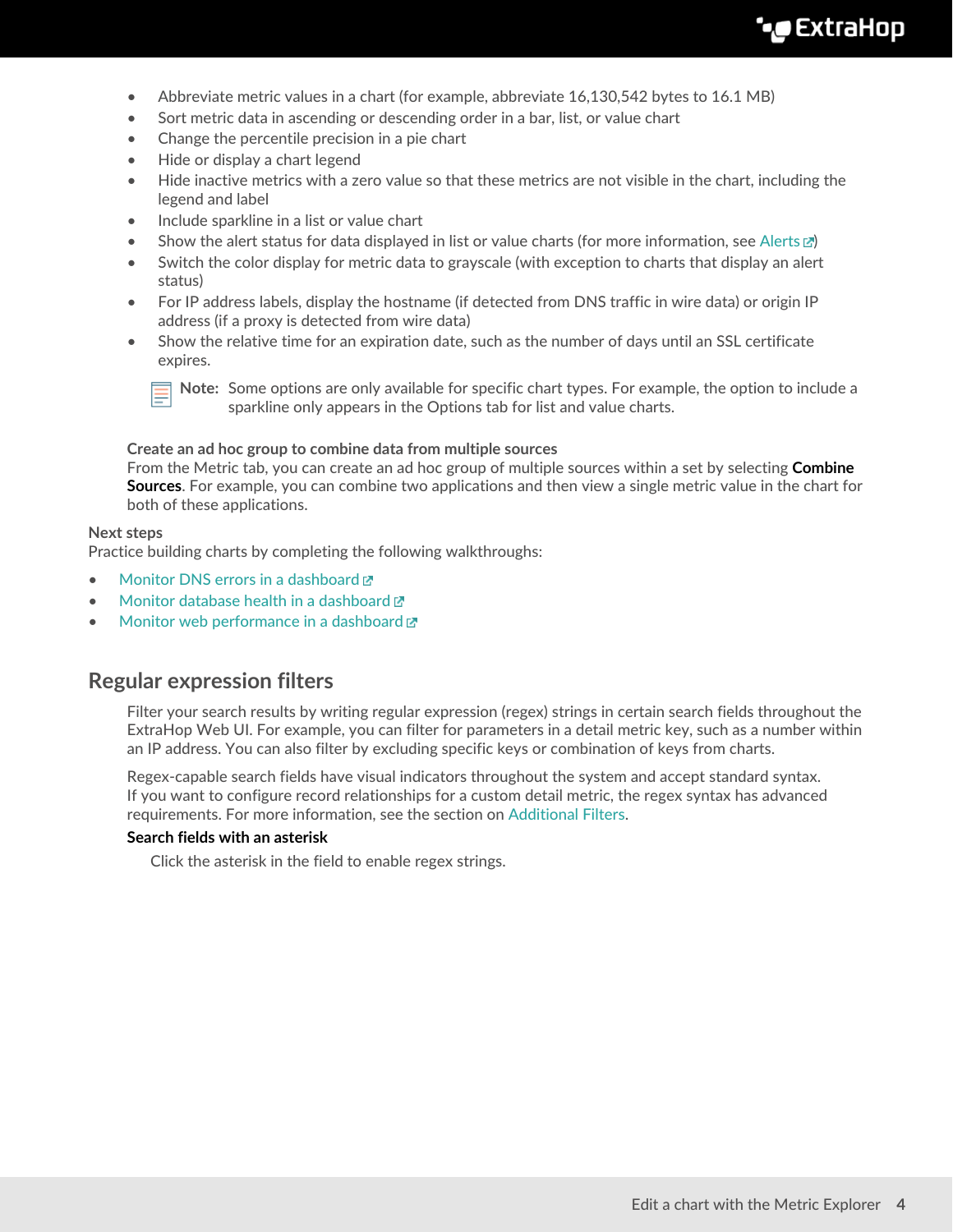| Ξ | Devices / Web Servers                        |    |                                                           |                   |
|---|----------------------------------------------|----|-----------------------------------------------------------|-------------------|
|   | Role = Web Server $\mathscr{L} \times$       |    |                                                           |                   |
|   | Name $\mathbf{v}$ = $\mathbf{v}$             | .* | Add Filter 133 devices                                    |                   |
| о | Name                                         |    | <b>MAC Address</b>                                        | <b>IP Address</b> |
|   | /I\ danat-ctoga-runnar-01 can i avtroban com |    | $= AA \cdot OA \cdot BE \cdot Q \cdot Q \cdot E \cdot EE$ | 10216827          |

This type of field is available from the following system pages:

- Filtering a table of devices
- Creating filter criteria for a dynamic device group

## **Certain search fields with a trifield operator**

Click the operator drop-down to see the regex option.



This type of field is available from the following system page:

• Editing a chart in Metric Explorer

## **Certain search fields with a tooltip**

Hover over the tooltip in the field to see the regex option.



This type of field is available from the following system page:

• Creating a threshold alert

The following table includes examples of standard regex syntax.

| <b>Chart Scenario</b>                                    | Regex filter | How it works                                                                   |
|----------------------------------------------------------|--------------|--------------------------------------------------------------------------------|
| Compare HTTP status codes $200$ (200   404)<br>to $404.$ |              | Matches 200 and 404 codes<br>where the $ $ symbol serves as an<br>OR function. |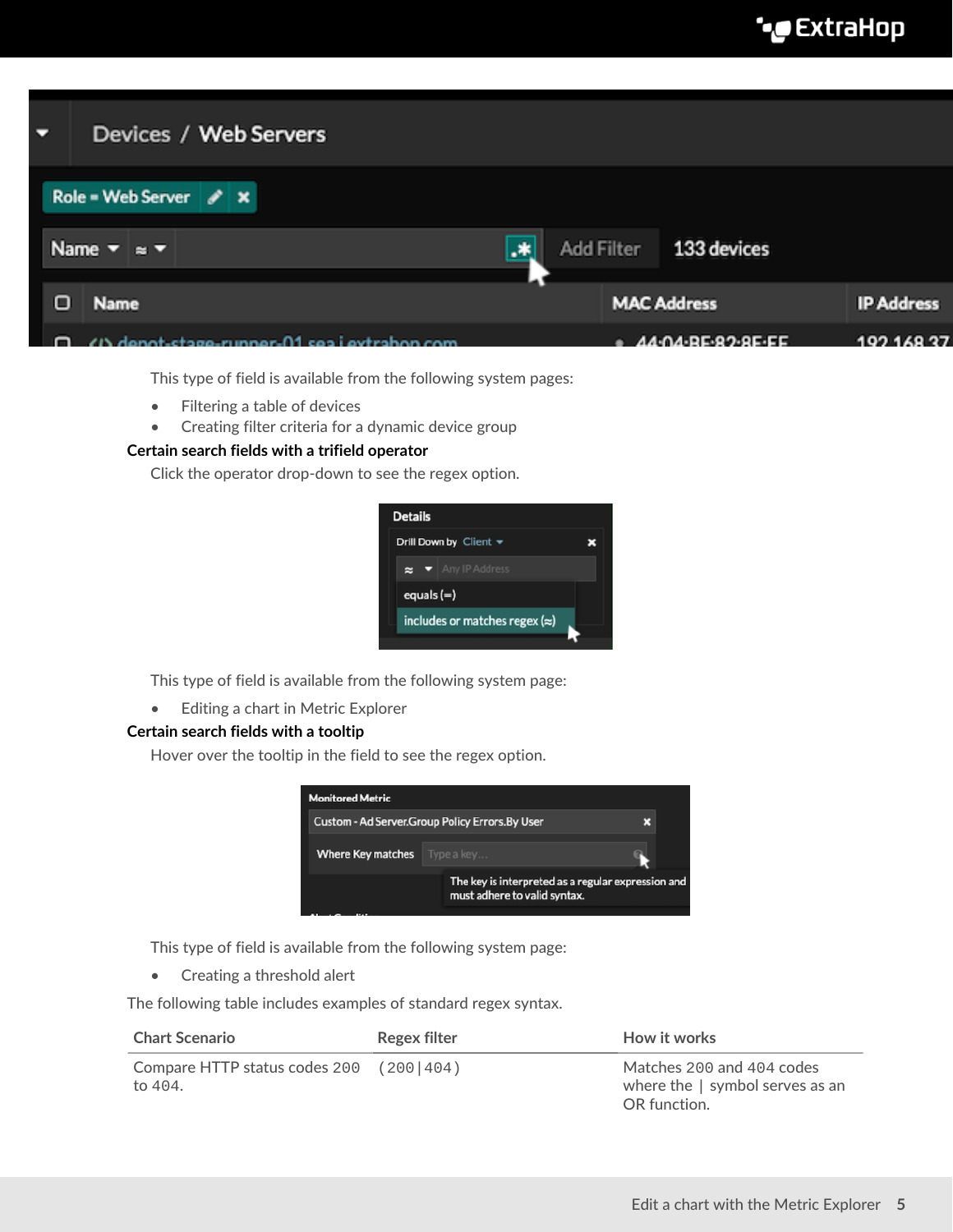## ExtraHop ہے-

| <b>Chart Scenario</b>                                           | <b>Regex filter</b>                                              | How it works                                                                                                                                                                                           |  |  |  |
|-----------------------------------------------------------------|------------------------------------------------------------------|--------------------------------------------------------------------------------------------------------------------------------------------------------------------------------------------------------|--|--|--|
| Display any HTTP status code<br>that contains a 4.              | [4]                                                              | Matches any value that contains<br>a 4. For example, this filter can<br>return 204 and 400 status codes.                                                                                               |  |  |  |
| Display all 500-level HTTP status<br>codes.                     | $^{\wedge}$ [5]                                                  | Matches any value that begins<br>with a 5. For example, this filter<br>can return 500 and 502 status<br>codes.                                                                                         |  |  |  |
| Display all 400 and 500-level<br>HTTP status codes.             | $^{\wedge}$ [45]                                                 | Matches all values that begin with<br>a 4 or 5. For example, this filter<br>can return 400, 403, and 500<br>status codes.                                                                              |  |  |  |
| Display any HTTP status codes<br>except 200-level status codes. | $^{\wedge}$ (?!2)                                                | Matches all values except values<br>beginning with a 2, where $\wedge$ (?!)<br>specifies the range of results to<br>exclude. For example, this filter<br>can return 400, 500, and 302<br>status codes. |  |  |  |
| Display any IP address with a<br>187.                           | 187.                                                             | Matches 1, 8, and 7 characters in<br>the IP address.                                                                                                                                                   |  |  |  |
| Review all IP addresses containing 187\.18\.<br>187.18.         |                                                                  | Matches 187 and the character<br>. that follows the 187. For<br>example, this filter returns<br>results for 187.18.0.0.0,<br>180.187.0.0.0, or<br>187.180.0.0.0/16.                                    |  |  |  |
| Display any IP address except<br>187.18.197.150.                | $[^{\wedge}187.18.197.150]$                                      | Matches anything except<br>187.18.197.150, where [^]<br>specifies the exact value to<br>exclude.                                                                                                       |  |  |  |
| Exclude a list of specific IP<br>addresses                      | $[^{\wedge}187.18.197.150]$<br>187.18.197.151<br>187.18.197.152] | Matches anything except<br>187.18.197.150,<br>187.18.197.151, and<br>187.18.197.152, where the  <br>symbol serves as an OR function<br>and $[^{\wedge}]$ specifies the exact values<br>to exclude.     |  |  |  |

## <span id="page-5-0"></span>**Additional filters**

When you [create a custom detail metric](https://docs.extrahop.com/8.1/create-custom-metric) F from the Metric Catalog, you can add advanced regex syntax to the Additional Filters search field in the Record Relationships section.

The tooltip appears after you select **Detail Metric** and is not available when **Base Metric** is selected.